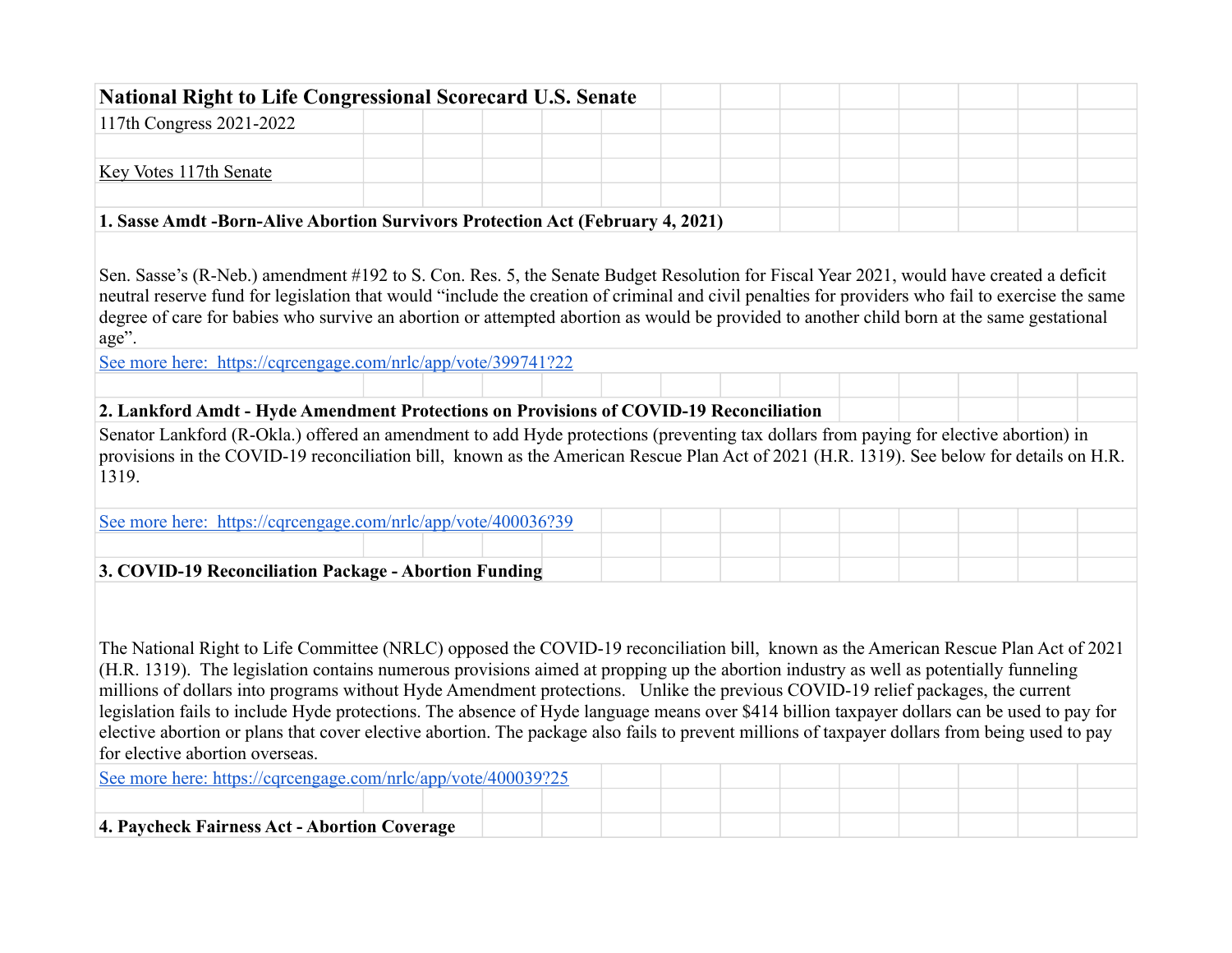The Paycheck Fairness Act (H.R. 7) deals broadly with addressing potential discrimination regarding the gender pay gap, however, the legislation was amended to contain language that could be construed to require employers to cover elective abortion in their healthcare benefits. Historically, when Congress has addressed discrimination based on sex, rules of construction have been added to prevent requiring funding of abortion. Since there is no rule of construction that would make this legislation abortion-neutral, it is likely that H.R. 7 could be used to sue employers for a lack of elective abortion coverage. Under H.R. 7, a person could make a claim that an employer's failure to provide health coverage for abortion is discriminatory if an employer provides health coverage for male-specific items.

[See more here: https://cqrcengage.com/nrlc/app/vote/401108?60](https://cqrcengage.com/nrlc/app/vote/401108?60)

# **5. S. 2093, the So-Called "For the People Act of 2021" (restrictions on free speech)**

The so-called "For the People Act of 2021" is intended to make it as difficult as possible for corporations (including nonprofit, issue-oriented corporations such as NRLC) to spend money to communicate with the public about the actions of federal officeholders, by applying an array of restrictions on ads, as well as requirements that violate the privacy rights of donors. The overriding purpose of the legislation is "to discourage, as much as possible, disfavored groups (such as NRLC) from communicating about officeholders. Additionally, S.2093 would destroy the FEC's long-standing bipartisan structure.

[See more here: https://cqrcengage.com/nrlc/app/vote/401473?64](https://cqrcengage.com/nrlc/app/vote/401473?64)

# **6. Kennedy Amendment - Pain-Capable Unborn Child Protection (Reconciliation Budget Instructions)**

Sen. John Kennedy (R-LA) offered an amendment to the FY2022 budget resolution (S.Con.Res. 14) to indicate support for legislation that would prohibit abortions after 20 weeks, at which point an unborn child is capable of feeling pain. On this roll call vote, no. 348, on August 11, 2021, the vote failed 48-51. 47 Republicans plus Sen. Manchin (D-Wv.) voted yes. One Republican did not vote.

[See more here: https://cqrcengage.com/nrlc/app/vote/402626?26](https://cqrcengage.com/nrlc/app/vote/402626?26)

# **7. Lankford Amendment - Hyde/Weldon Amendment (Reconciliation Budget Instructions)**

Sen. James Lankford (R-OK) offered an amendment to the FY2022 budget resolution (S.Con.Res. 14) to indicate support for the Hyde Amendment (no funding for abortion) and the Weldon Amendment (prohibiting discrimination against those who object to participating in abortion). On this roll call vote, no. 336, on August 11, 2021, the measure was adopted by a vote of 50-49. 49 Republicans plus Sen. Manchin (D-Wv.) voted yes. One Republican did not vote.

[See more here: https://cqrcengage.com/nrlc/app/vote/402612?32](https://cqrcengage.com/nrlc/app/vote/402612?32)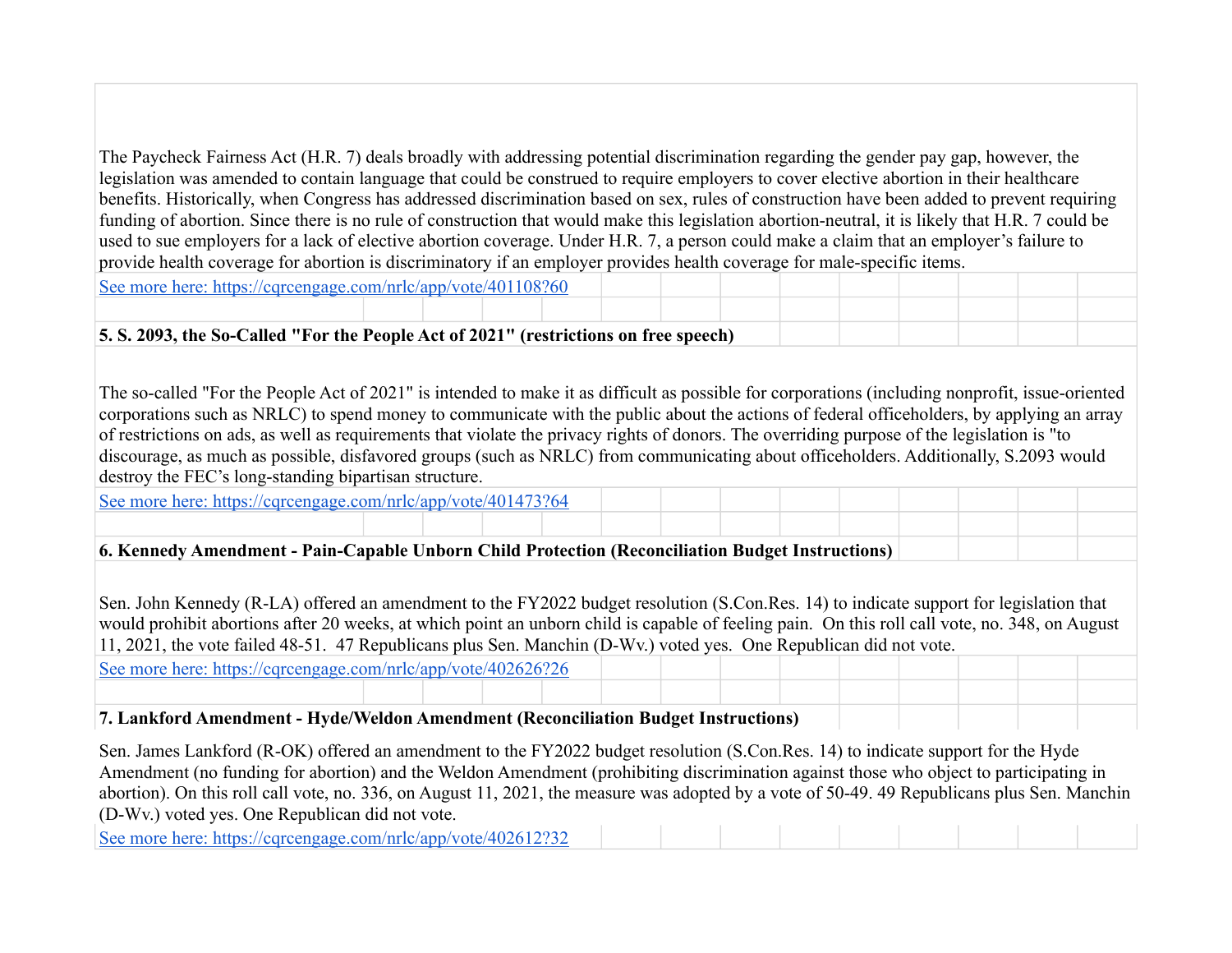| <b>8. Inhofe Amendment - Down Syndrome Abortion (Reconciliation Budget Instructions)</b> |  |  |  |  |  |  |  |
|------------------------------------------------------------------------------------------|--|--|--|--|--|--|--|

Sen. Inhofe (R-Okla.) offered an amendment to the FY2022 budget resolution (S.Con.Res. 14) to indicate support for legislation that would protect unborn children with Down syndrome or other chromosomal conditions from abortion. On this roll call vote, no. 350, on August 11, 2021, the vote failed 49-50. 48 Republicans plus Sen. Manchin (D-Wv.) voted yes. One Republican did not vote.

[See more here: https://cqrcengage.com/nrlc/app/vote/402640?37](https://cqrcengage.com/nrlc/app/vote/402640?37)

# **9. H.R. 5746, the So-Called "Freedom to Vote Act" (restrictions on free speech)**

The so-called "Freedom to Vote Act" is intended to make it as difficult as possible for corporations (including nonprofit, issue-oriented corporations such as NRLC) to spend money to communicate with the public about the actions of federal officeholders, by applying an array of restrictions on ads, as well as requirements that violate the privacy rights of donors. The overriding purpose of the legislation is "to discourage, as much as possible, disfavored groups (such as NRLC) from communicating about officeholders.

[See more here: https://cqrcengage.com/nrlc/app/vote/406617?38](https://cqrcengage.com/nrlc/app/vote/406617?38)

# **10. The So-Called "Women's Health Protection Act" (Abortion Without Limits)**

H.R. 3755 would enshrine into law abortion-on-demand and would overturn existing pro-life laws and prevent new protective laws from being enacted at the state and federal levels. This bill seeks to strip away from elected lawmakers the ability to provide even the most minimal protections for unborn children, at any stage of their pre-natal development. H.R. 3755 would invalidate nearly all existing state limitations on abortion and prohibit states from adopting new limitations in the future, including various types of laws specifically upheld as constitutionally permissible by the U.S. Supreme Court. The vote failed 46-49. All Republicans and 1 Democrat voted against the measure. 6 Senators did not vote.

[See more here: https://cqrcengage.com/nrlc/app/vote/406874?25](https://cqrcengage.com/nrlc/app/vote/406874?25)

# **11. Nullification of Biden pro-abortion Title X rule**

S.J.Res.41 employs the Congressional Review Act to nullify the Biden Administration's 2021 Final Rule on the Title X Family Planning Program. In 2019, the Trump Administration published a final rule known as the "Protect Life Rule," which requires rigorous physical and financial separation of family planning from abortion, and prohibits the performance of, referral for, or promotion of abortion. The Biden Administration 2021 Final Rule on Title X eliminates the requirement that Title X recipients maintain a physical and financial separation of family planning from abortion activities. This allows Title X recipients to co-locate with abortion facilities. On this roll call vote, No. 140 on April 27, 2021, the motion failed by a vote of 49-49. One Democrat and 48 Republicans supported the measure, 47 Democrats and two Republicans opposed it.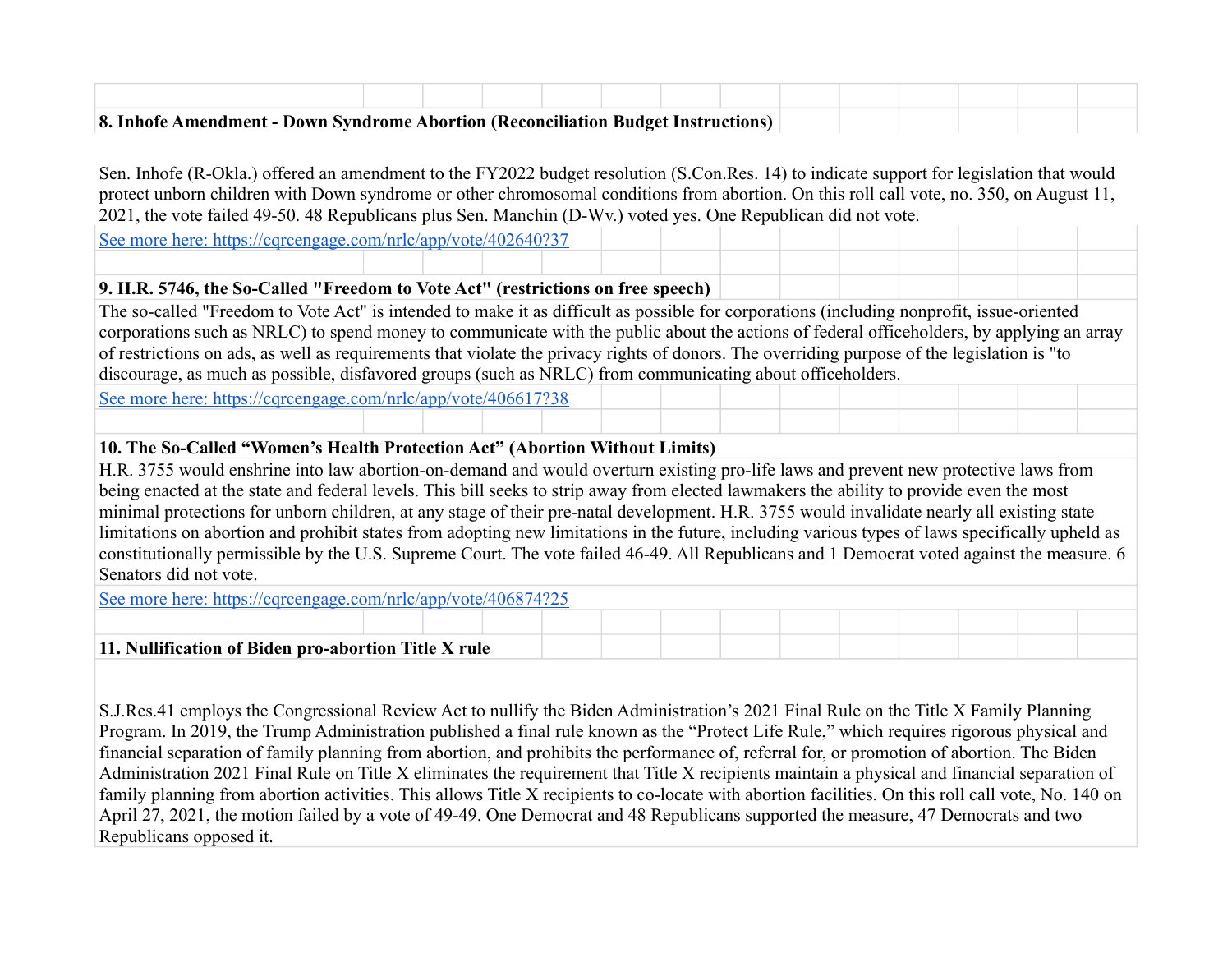| See more here: https://cqrcengage.com/nrlc/app/vote/407250?6                                                  |                |                |                           |                           |                  |                  |                           |                |                  |                |                |                |       |
|---------------------------------------------------------------------------------------------------------------|----------------|----------------|---------------------------|---------------------------|------------------|------------------|---------------------------|----------------|------------------|----------------|----------------|----------------|-------|
|                                                                                                               |                |                |                           |                           |                  |                  |                           |                |                  |                |                |                |       |
| 12. The So-Called "Women's Health Protection Act" (Abortion Without Limits)                                   |                |                |                           |                           |                  |                  |                           |                |                  |                |                |                |       |
| See vote 10 for descirption. The vote failed 49-51. All Republicans and 1 Democrat voted against the measure. |                |                |                           |                           |                  |                  |                           |                |                  |                |                |                |       |
| See more here: https://cqrcengage.com/nrlc/app/vote/406874?25                                                 |                |                |                           |                           |                  |                  |                           |                |                  |                |                |                |       |
|                                                                                                               |                |                |                           |                           |                  |                  |                           |                |                  |                |                |                |       |
|                                                                                                               | $\mathbf{1}$   | $\overline{2}$ | $\overline{3}$            | $\overline{4}$            | 5                | 6                | $\overline{7}$            | 8              | 9                | 10             | 11             | 12             | Score |
| Alabama                                                                                                       |                |                |                           |                           |                  |                  |                           |                |                  |                |                |                |       |
| Tuberville, Tommy (R-AL)                                                                                      | X              | X              | $\mathbf X$               | X                         | X                | $\mathbf X$      | X                         | $\mathbf X$    | X                | $\mathbf X$    | $\mathbf X$    | $\mathbf X$    | 100%  |
| Shelby, Richard C. (R-AL)                                                                                     | X              | X              | $\overline{X}$            | X                         | X                | X                | X                         | X              | X                | X              | X              | X              | 100%  |
| Alaska                                                                                                        |                |                |                           |                           |                  |                  |                           |                |                  |                |                |                |       |
| Murkowski, Lisa (R-AK)                                                                                        | X              | X              | $\boldsymbol{\mathrm{X}}$ | $\boldsymbol{\mathrm{X}}$ | X                | $\mathcal{O}$    | X                         | $\mathbf X$    | X                | X              | $\mathbf{O}$   | X              | 83%   |
| Sullivan, Dan (R-AK)                                                                                          | X              | <b>NV</b>      | <b>NV</b>                 | X                         | X                | X                | X                         | X              | X                | $\overline{X}$ | $\overline{X}$ | X              | 100%  |
| Arizona                                                                                                       |                |                |                           |                           |                  |                  |                           |                |                  |                |                |                |       |
| Kelly, Mark (D-AZ)                                                                                            | $\mathcal{O}$  | $\overline{O}$ | $\overline{O}$            | $\mathcal{O}$             | $\mathcal{O}$    | $\mathbf{O}$     | $\mathcal{O}$             | $\mathcal{O}$  | $\overline{O}$   | $\overline{O}$ | $\overline{O}$ | $\mathcal{O}$  | $0\%$ |
| Sinema, Kyrsten (D-AZ)                                                                                        | $\overline{O}$ | $\overline{O}$ | $\overline{O}$            | $\overline{O}$            | $\overline{O}$   | $\overline{O}$   | $\overline{O}$            | $\overline{O}$ | $\overline{O}$   | $\overline{O}$ | $\overline{O}$ | $\overline{O}$ | 0%    |
| <b>Arkansas</b>                                                                                               |                |                |                           |                           |                  |                  |                           |                |                  |                |                |                |       |
| Boozman, John (R-AR)                                                                                          | X              | X              | $\boldsymbol{X}$          | X                         | X                | X                | X                         | $\mathbf X$    | X                | X              | X              | X              | 100%  |
| Cotton, Tom (R-AR)                                                                                            | X              | X              | X                         | X                         | $\boldsymbol{X}$ | $\boldsymbol{X}$ | $\boldsymbol{\mathrm{X}}$ | X              | $\boldsymbol{X}$ | X              | X              | X              | 100%  |
| California                                                                                                    |                |                |                           |                           |                  |                  |                           |                |                  |                |                |                |       |
| Feinstein, Dianne (D-CA)                                                                                      | $\mathbf{O}$   | $\mathcal{O}$  | $\mathcal{O}$             | $\mathcal{O}$             | $\mathcal{O}$    | $\mathcal{O}$    | $\mathbf O$               | $\mathbf{O}$   | $\mathcal{O}$    | <b>NV</b>      | $\mathcal{O}$  | $\mathcal{O}$  | $0\%$ |
| Padilla, Alex (D-CA)                                                                                          | $\Omega$       | $\Omega$       | $\overline{O}$            | $\overline{O}$            | $\overline{O}$   | $\overline{O}$   | $\overline{O}$            | $\overline{O}$ | $\overline{O}$   | $\Omega$       | $\overline{O}$ | $\Omega$       | $0\%$ |
| Colorado                                                                                                      |                |                |                           |                           |                  |                  |                           |                |                  |                |                |                |       |
| Bennet, Michael F. (D-CO)                                                                                     | $\mathcal{O}$  | $\mathbf{O}$   | $\mathbf{O}$              | $\mathcal{O}$             | $\mathbf{O}$     | $\mathbf O$      | $\mathbf O$               | $\mathcal{O}$  | $\mathbf{O}$     | $\mathbf{O}$   | $\mathbf O$    | $\mathcal{O}$  | $0\%$ |
| Hickenlooper, John (D-CO)                                                                                     | $\mathcal{O}$  | $\overline{O}$ | $\Omega$                  | $\overline{O}$            | $\overline{O}$   | $\overline{O}$   | $\mathcal{O}$             | $\overline{O}$ | $\overline{O}$   | $\Omega$       | $\overline{O}$ | $\overline{O}$ | $0\%$ |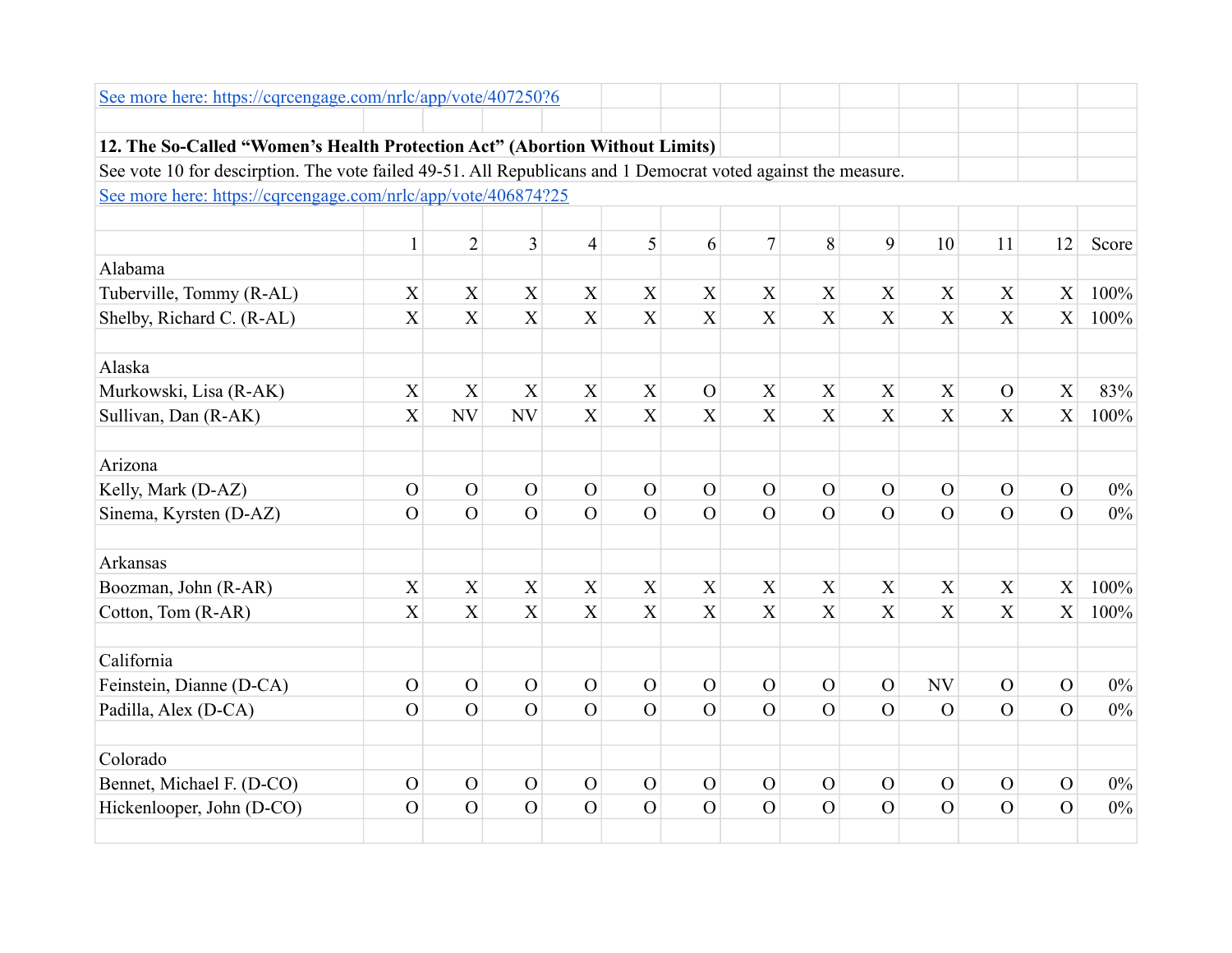| Connecticut                  |                |                           |                           |                           |                           |                |                           |                           |                  |                |                           |                |       |
|------------------------------|----------------|---------------------------|---------------------------|---------------------------|---------------------------|----------------|---------------------------|---------------------------|------------------|----------------|---------------------------|----------------|-------|
| Blumenthal, Richard (D-CT)   | $\mathbf{O}$   | $\mathbf{O}$              | $\mathbf{O}$              | $\mathbf{O}$              | $\mathbf{O}$              | $\mathbf{O}$   | $\mathcal{O}$             | $\mathcal{O}$             | $\mathbf{O}$     | $\overline{O}$ | $\overline{O}$            | $\mathbf{O}$   | $0\%$ |
| Murphy, Christopher (D-CT)   | $\mathcal{O}$  | $\overline{O}$            | $\overline{O}$            | $\overline{O}$            | $\overline{O}$            | $\mathbf{O}$   | $\mathbf{O}$              | $\overline{O}$            | $\overline{O}$   | $\overline{O}$ | NV                        | $\overline{O}$ | $0\%$ |
|                              |                |                           |                           |                           |                           |                |                           |                           |                  |                |                           |                |       |
| Delaware                     |                |                           |                           |                           |                           |                |                           |                           |                  |                |                           |                |       |
| Carper, Thomas R. (D-DE)     | $\mathcal{O}$  | $\overline{O}$            | $\overline{O}$            | $\mathcal{O}$             | $\mathcal{O}$             | $\mathbf{O}$   | $\mathcal{O}$             | $\mathcal{O}$             | $\overline{O}$   | $\overline{O}$ | $\overline{O}$            | $\mathcal{O}$  | $0\%$ |
| Coons, Christopher A. (D-DE) | $\mathcal{O}$  | $\overline{O}$            | $\mathbf{O}$              | $\overline{O}$            | $\overline{O}$            | $\mathbf{O}$   | $\mathbf{O}$              | $\mathcal{O}$             | $\overline{O}$   | $\overline{O}$ | $\overline{O}$            | $\overline{O}$ | $0\%$ |
| Florida                      |                |                           |                           |                           |                           |                |                           |                           |                  |                |                           |                |       |
| Rubio, Marco (R-FL)          | $\overline{X}$ | $\overline{X}$            | $\mathbf X$               | $\overline{X}$            | $\boldsymbol{\mathrm{X}}$ | $\overline{X}$ | $\overline{X}$            | X                         | $\overline{X}$   | X              | $\overline{X}$            | X              | 100%  |
| Scott, Rick (R-FL)           | X              | X                         | $\boldsymbol{\mathrm{X}}$ | $\overline{X}$            | X                         | $\mathbf X$    | $\mathbf X$               | $\boldsymbol{\mathrm{X}}$ | $\boldsymbol{X}$ | X              | $\boldsymbol{\mathrm{X}}$ | X              | 100%  |
| Georgia                      |                |                           |                           |                           |                           |                |                           |                           |                  |                |                           |                |       |
| Ossoff, Jon (D-GA)           | $\mathbf O$    | $\mathbf{O}$              | $\mathbf{O}$              | $\mathcal{O}$             | $\mathbf O$               | $\mathbf O$    | $\mathbf O$               | $\mathbf{O}$              | $\overline{O}$   | $\overline{O}$ | $\mathbf O$               | $\mathcal{O}$  | $0\%$ |
| Warnock, Raphael (D-GA)      | $\overline{O}$ | $\overline{O}$            | $\overline{O}$            | $\overline{O}$            | $\overline{O}$            | $\overline{O}$ | $\overline{O}$            | $\overline{O}$            | $\overline{O}$   | NV             | $\overline{O}$            | $\overline{O}$ | $0\%$ |
| Hawaii                       |                |                           |                           |                           |                           |                |                           |                           |                  |                |                           |                |       |
| Hirono, Mazie K. (D-HI)      | $\mathbf{O}$   | $\mathcal{O}$             | $\mathcal{O}$             | $\mathcal{O}$             | $\mathcal{O}$             | $\mathbf{O}$   | $\mathbf{O}$              | $\mathbf{O}$              | $\mathcal{O}$    | $\mathcal{O}$  | $\mathbf{O}$              | $\mathbf{O}$   | $0\%$ |
| Schatz, Brian (D-HI)         | $\overline{O}$ | $\overline{O}$            | $\overline{O}$            | $\overline{O}$            | $\overline{O}$            | $\overline{O}$ | $\overline{O}$            | $\overline{O}$            | $\overline{O}$   | $\Omega$       | $\Omega$                  | $\Omega$       | $0\%$ |
| Idaho                        |                |                           |                           |                           |                           |                |                           |                           |                  |                |                           |                |       |
| Crapo, Mike (R-ID)           | $\mathbf X$    | $\mathbf X$               | $\mathbf X$               | $\mathbf X$               | X                         | $\mathbf X$    | $\mathbf X$               | $\mathbf X$               | X                | $\mathbf X$    | $\mathbf X$               | X              | 100%  |
| Risch, James E. (R-ID)       | X              | $\boldsymbol{\mathrm{X}}$ | $\boldsymbol{\mathrm{X}}$ | $\overline{X}$            | X                         | $\mathbf X$    | $\mathbf X$               | X                         | X                | $\overline{X}$ | $\overline{X}$            | $\overline{X}$ | 100%  |
| Illinois                     |                |                           |                           |                           |                           |                |                           |                           |                  |                |                           |                |       |
| Duckworth, Tammy (D-IL)      | $\mathbf{O}$   | $\mathbf{O}$              | $\overline{O}$            | $\mathcal{O}$             | $\mathcal{O}$             | $\mathbf{O}$   | $\mathcal{O}$             | $\mathcal{O}$             | $\mathcal{O}$    | $\mathcal{O}$  | $\mathcal{O}$             | $\mathcal{O}$  | $0\%$ |
| Durbin, Richard J. (D-IL)    | $\overline{O}$ | $\overline{O}$            | $\overline{O}$            | $\overline{O}$            | $\overline{O}$            | $\overline{O}$ | $\overline{O}$            | $\overline{O}$            | $\overline{O}$   | $\overline{O}$ | $\overline{O}$            | $\overline{O}$ | $0\%$ |
| Indiana                      |                |                           |                           |                           |                           |                |                           |                           |                  |                |                           |                |       |
| Braun, Mike (R-IN)           | X              | X                         | X                         | $\boldsymbol{\mathrm{X}}$ | $\mathbf X$               | X              | $\boldsymbol{\mathrm{X}}$ | X                         | X                | X              | X                         | X              | 100%  |
| Young, Todd (R-IN)           | X              | X                         | X                         | X                         | X                         | X              | $\mathbf X$               | X                         | X                | X              | X                         | X              | 100%  |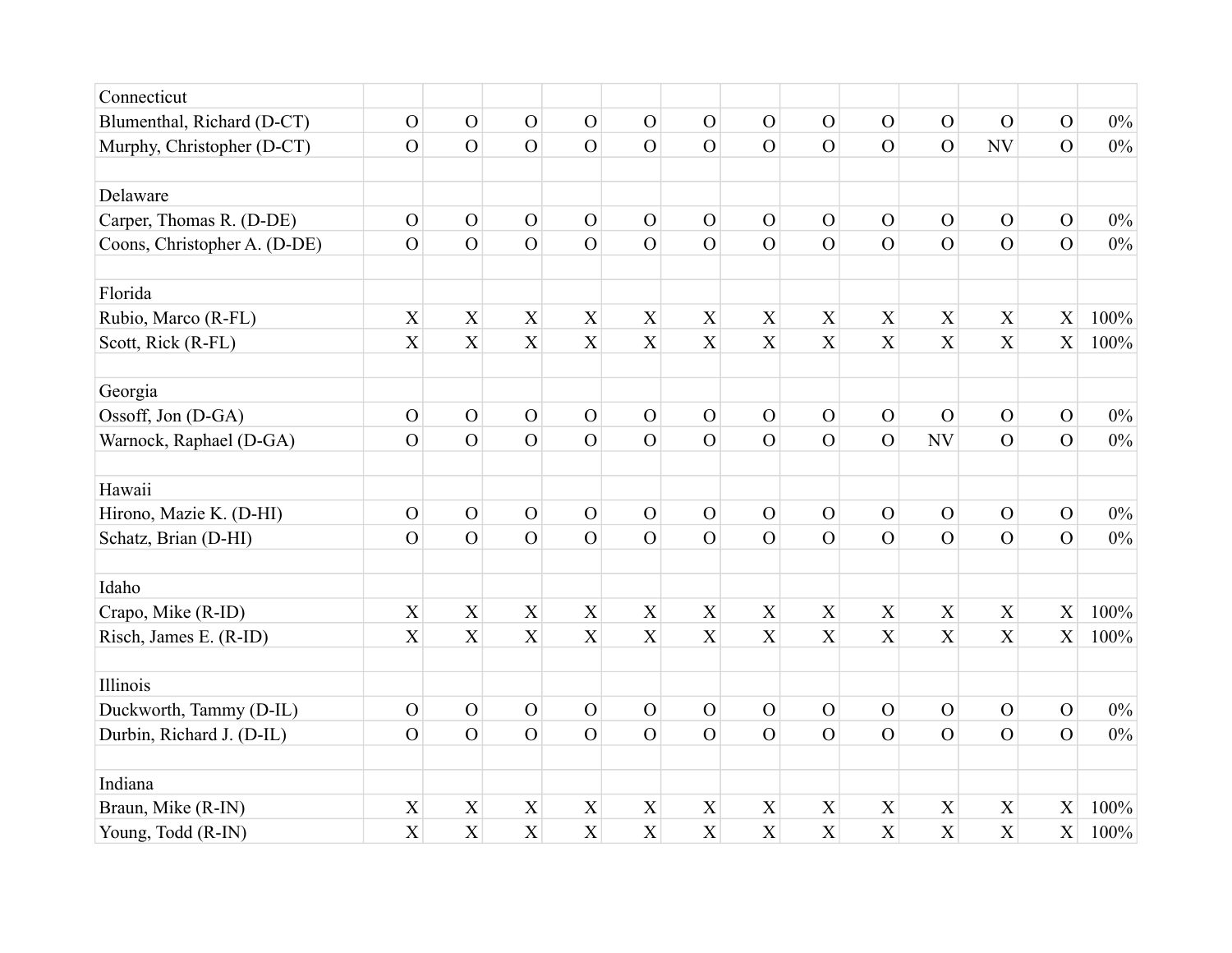| Iowa                         |                           |                |                           |                |                           |                           |                           |                |                           |                |                           |                           |       |
|------------------------------|---------------------------|----------------|---------------------------|----------------|---------------------------|---------------------------|---------------------------|----------------|---------------------------|----------------|---------------------------|---------------------------|-------|
| Ernst, Joni (R-IA)           | $\mathbf X$               | $\mathbf X$    | $\mathbf X$               | $\mathbf X$    | $\mathbf X$               | $\mathbf X$               | $\mathbf X$               | $\mathbf X$    | $\mathbf X$               | $\mathbf X$    | $\mathbf X$               | $\mathbf X$               | 100%  |
| Grassley, Chuck (R-IA)       | X                         | $\overline{X}$ | X                         | X              | X                         | X                         | X                         | X              | $\overline{X}$            | $\overline{X}$ | X                         | X                         | 100%  |
|                              |                           |                |                           |                |                           |                           |                           |                |                           |                |                           |                           |       |
| Kansas                       |                           |                |                           |                |                           |                           |                           |                |                           |                |                           |                           |       |
| Moran, Jerry (R-KS)          | $\mathbf X$               | $\mathbf X$    | $\boldsymbol{\mathrm{X}}$ | $\mathbf X$    | $\boldsymbol{\mathrm{X}}$ | $\mathbf X$               | $\mathbf X$               | $\mathbf X$    | $\mathbf X$               | $\mathbf X$    | $\boldsymbol{\mathrm{X}}$ | $\mathbf X$               | 100%  |
| Marshall, Roger, M.D. (R-KS) | $\overline{X}$            | $\overline{X}$ | $\overline{X}$            | $\overline{X}$ | X                         | $\mathbf X$               | $\mathbf X$               | $\overline{X}$ | X                         | X              | X                         | $\boldsymbol{\mathrm{X}}$ | 100%  |
| Kentucky                     |                           |                |                           |                |                           |                           |                           |                |                           |                |                           |                           |       |
| McConnell, Mitch (R-KY)      | $\boldsymbol{\mathrm{X}}$ | X              | $\mathbf X$               | $\mathbf X$    | X                         | $\mathbf X$               | $\mathbf X$               | $\mathbf X$    | $\mathbf X$               | X              | $\mathbf X$               | X                         | 100%  |
| Paul, Rand (R-KY)            | $\boldsymbol{\mathrm{X}}$ | $\overline{X}$ | $\overline{X}$            | X              | X                         | $\mathbf X$               | $\mathbf X$               | $\mathbf X$    | X                         | NV             | X                         | X                         | 100%  |
| Louisiana                    |                           |                |                           |                |                           |                           |                           |                |                           |                |                           |                           |       |
| Cassidy, Bill (R-LA)         | $\boldsymbol{\mathrm{X}}$ | X              | $\mathbf X$               | $\mathbf X$    | $\boldsymbol{\mathrm{X}}$ | $\mathbf X$               | $\mathbf X$               | $\mathbf X$    | $\boldsymbol{\mathrm{X}}$ | X              | $\mathbf X$               | $\boldsymbol{\mathrm{X}}$ | 100%  |
| Kennedy, John (R-LA)         | $\mathbf X$               | X              | $\boldsymbol{\mathrm{X}}$ | X              | X                         | $\boldsymbol{\mathrm{X}}$ | $\boldsymbol{\mathrm{X}}$ | $\mathbf X$    | $\boldsymbol{\mathrm{X}}$ | NV             | $\boldsymbol{\mathrm{X}}$ | $\boldsymbol{\mathrm{X}}$ | 100%  |
| Maine                        |                           |                |                           |                |                           |                           |                           |                |                           |                |                           |                           |       |
| Collins, Susan M. (R-ME)     | $\mathbf X$               | $\mathbf X$    | $\mathbf X$               | $\mathbf X$    | $\boldsymbol{\mathrm{X}}$ | ${\cal O}$                | $\mathbf X$               | $\mathbf{O}$   | $\mathbf X$               | $\mathbf X$    | $\mathbf O$               | $\mathbf X$               | 75%   |
| King, Angus S., Jr. (I-ME)   | $\overline{O}$            | $\overline{O}$ | $\overline{O}$            | $\overline{O}$ | $\overline{O}$            | $\overline{O}$            | $\overline{O}$            | $\overline{O}$ | $\overline{O}$            | $\Omega$       | $\overline{O}$            | $\overline{O}$            | $0\%$ |
|                              |                           |                |                           |                |                           |                           |                           |                |                           |                |                           |                           |       |
| Maryland                     |                           |                |                           |                |                           |                           |                           |                |                           |                |                           |                           |       |
| Cardin, Benjamin L. (D-MD)   | $\mathbf{O}$              | $\mathbf O$    | $\mathcal{O}$             | $\mathbf{O}$   | $\overline{O}$            | $\mathcal{O}$             | $\mathcal{O}$             | $\mathbf{O}$   | $\mathcal{O}$             | $\mathcal{O}$  | $\mathcal{O}$             | $\mathbf{O}$              | $0\%$ |
| Van Hollen, Chris (D-MD)     | $\overline{O}$            | $\overline{O}$ | $\overline{O}$            | $\overline{O}$ | $\overline{O}$            | $\overline{O}$            | $\overline{O}$            | $\overline{O}$ | $\overline{O}$            | $\overline{O}$ | $\overline{O}$            | $\overline{O}$            | $0\%$ |
| Massachusetts                |                           |                |                           |                |                           |                           |                           |                |                           |                |                           |                           |       |
| Markey, Edward J. (D-MA)     | $\mathcal{O}$             | $\mathbf{O}$   | $\mathcal{O}$             | $\mathbf{O}$   | $\mathcal{O}$             | $\mathbf{O}$              | $\mathcal{O}$             | $\mathcal{O}$  | $\mathcal{O}$             | $\mathcal{O}$  | $\mathcal{O}$             | $\mathcal{O}$             | $0\%$ |
| Warren, Elizabeth (D-MA)     | $\mathcal{O}$             | $\overline{O}$ | $\overline{O}$            | $\overline{O}$ | $\overline{O}$            | $\overline{O}$            | $\overline{O}$            | $\overline{O}$ | $\overline{O}$            | $\overline{O}$ | $\overline{O}$            | $\overline{O}$            | $0\%$ |
| Michigan                     |                           |                |                           |                |                           |                           |                           |                |                           |                |                           |                           |       |
| Peters, Gary C. (D-MI)       | $\mathcal{O}$             | $\mathbf{O}$   | $\mathcal{O}$             | $\overline{O}$ | $\overline{O}$            | $\mathcal{O}$             | $\overline{O}$            | $\mathcal{O}$  | $\mathcal{O}$             | $\overline{O}$ | $\overline{O}$            | $\overline{O}$            | $0\%$ |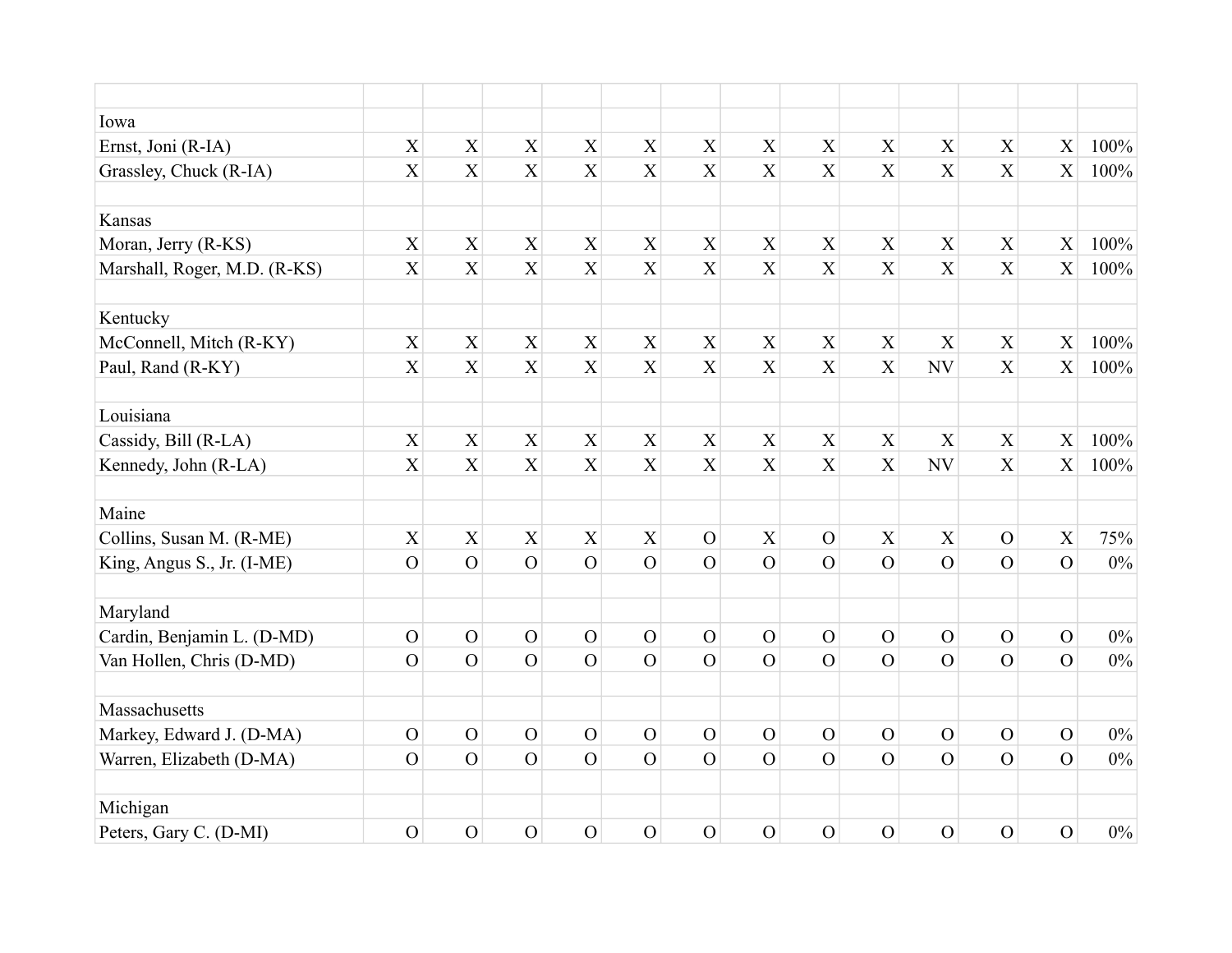| Stabenow, Debbie (D-MI)        | $\mathcal{O}$             | $\overline{O}$            | $\mathcal{O}$             | $\overline{O}$            | $\overline{O}$            | $\mathcal{O}$  | $\mathcal{O}$             | $\mathcal{O}$             | $\overline{O}$            | $\overline{O}$ | $\overline{O}$            | $\overline{O}$            | $0\%$ |
|--------------------------------|---------------------------|---------------------------|---------------------------|---------------------------|---------------------------|----------------|---------------------------|---------------------------|---------------------------|----------------|---------------------------|---------------------------|-------|
|                                |                           |                           |                           |                           |                           |                |                           |                           |                           |                |                           |                           |       |
| Minnesota                      |                           |                           |                           |                           |                           |                |                           |                           |                           |                |                           |                           |       |
| Klobuchar, Amy (D-MN)          | $\mathbf{O}$              | $\overline{O}$            | $\mathbf{O}$              | $\mathcal{O}$             | $\mathbf{O}$              | $\mathbf{O}$   | $\mathcal{O}$             | $\mathcal{O}$             | $\mathbf O$               | $\overline{O}$ | $\overline{O}$            | $\mathcal{O}$             | $0\%$ |
| Smith, Tina (D-MN)             | $\overline{O}$            | $\overline{O}$            | $\overline{O}$            | $\overline{O}$            | $\overline{O}$            | $\overline{O}$ | $\overline{O}$            | $\overline{O}$            | $\overline{O}$            | $\Omega$       | $\overline{O}$            | $\overline{O}$            | $0\%$ |
|                                |                           |                           |                           |                           |                           |                |                           |                           |                           |                |                           |                           |       |
| Mississippi                    |                           |                           |                           |                           |                           |                |                           |                           |                           |                |                           |                           |       |
| Hyde-Smith, Cindy (R-MS)       | $\mathbf X$               | $\mathbf X$               | $\boldsymbol{\mathrm{X}}$ | $\boldsymbol{\mathrm{X}}$ | $\mathbf X$               | $\mathbf X$    | $\mathbf X$               | $\mathbf X$               | $\mathbf X$               | $\mathbf X$    | $\overline{X}$            | $\mathbf X$               | 100%  |
| Wicker, Roger F. (R-MS)        | $\boldsymbol{\mathrm{X}}$ | X                         | X                         | X                         | X                         | $\overline{X}$ | X                         | $\boldsymbol{X}$          | X                         | X              | $\boldsymbol{\mathrm{X}}$ | $\boldsymbol{\mathrm{X}}$ | 100%  |
| Missouri                       |                           |                           |                           |                           |                           |                |                           |                           |                           |                |                           |                           |       |
| Blunt, Roy (R-MO)              | $\mathbf X$               | $\mathbf X$               | $\mathbf X$               | $\mathbf X$               | $\mathbf X$               | $\mathbf X$    | X                         | $\mathbf X$               | $\mathbf X$               | $\mathbf X$    | $\boldsymbol{\mathrm{X}}$ | $\mathbf X$               | 100%  |
| Hawley, Josh (R-MO)            | $\boldsymbol{\mathrm{X}}$ | $\boldsymbol{\mathrm{X}}$ | $\overline{X}$            | $\overline{X}$            | $\overline{X}$            | $\mathbf X$    | $\mathbf X$               | $\mathbf X$               | X                         | $\mathbf X$    | $\mathbf X$               | $\boldsymbol{\mathrm{X}}$ | 100%  |
| Montana                        |                           |                           |                           |                           |                           |                |                           |                           |                           |                |                           |                           |       |
| Daines, Steve (R-MT)           | $\mathbf X$               | $\mathbf X$               | $\mathbf X$               | $\mathbf X$               | $\mathbf X$               | $\mathbf X$    | $\boldsymbol{\mathrm{X}}$ | $\mathbf X$               | $\boldsymbol{\mathrm{X}}$ | $\mathbf X$    | $\mathbf X$               | $\mathbf X$               | 100%  |
| Tester, Jon (D-MT)             | $\overline{O}$            | $\overline{O}$            | $\overline{O}$            | $\overline{O}$            | $\overline{O}$            | $\mathbf O$    | $\mathbf O$               | $\overline{O}$            | $\overline{O}$            | $\overline{O}$ | $\overline{O}$            | $\overline{O}$            | $0\%$ |
| Nebraska                       |                           |                           |                           |                           |                           |                |                           |                           |                           |                |                           |                           |       |
| Fischer, Deb (R-NE)            | $\mathbf X$               | $\boldsymbol{\mathrm{X}}$ | $\mathbf X$               | $\mathbf X$               | $\boldsymbol{\mathrm{X}}$ | $\mathbf X$    | $\boldsymbol{\mathrm{X}}$ | $\boldsymbol{\mathrm{X}}$ | X                         | $\mathbf X$    | $\boldsymbol{\mathrm{X}}$ | $\mathbf X$               | 100%  |
| Sasse, Ben (R-NE)              | $\boldsymbol{\mathrm{X}}$ | X                         | X                         | X                         | $\mathbf X$               | X              | $\boldsymbol{\mathrm{X}}$ | $\mathbf X$               | $\mathbf X$               | X              | $\boldsymbol{\mathrm{X}}$ | $\overline{X}$            | 100%  |
| Nevada                         |                           |                           |                           |                           |                           |                |                           |                           |                           |                |                           |                           |       |
| Cortez Masto, Catherine (D-NV) | $\mathbf O$               | $\mathbf{O}$              | $\mathbf O$               | $\mathcal{O}$             | $\mathbf{O}$              | ${\cal O}$     | ${\cal O}$                | ${\cal O}$                | $\mathbf O$               | $\mathbf O$    | $\mathbf O$               | $\mathbf{O}$              | $0\%$ |
| Rosen, Jacky (D-NV)            | $\mathcal{O}$             | $\overline{O}$            | $\overline{O}$            | $\overline{O}$            | $\overline{O}$            | $\overline{O}$ | $\mathcal{O}$             | $\overline{O}$            | $\overline{O}$            | $\overline{O}$ | $\overline{O}$            | $\overline{O}$            | $0\%$ |
| New Hampshire                  |                           |                           |                           |                           |                           |                |                           |                           |                           |                |                           |                           |       |
| Hassan, Margaret Wood (D-NH)   | $\mathbf{O}$              | $\mathbf{O}$              | $\mathbf{O}$              | $\mathcal{O}$             | $\mathbf O$               | $\mathbf O$    | $\mathcal{O}$             | $\mathcal{O}$             | $\overline{O}$            | $\mathbf{O}$   | $\mathbf{O}$              | $\mathcal{O}$             | $0\%$ |
| Shaheen, Jeanne (D-NH)         | $\overline{O}$            | $\overline{O}$            | $\overline{O}$            | $\overline{O}$            | $\overline{O}$            | $\overline{O}$ | $\overline{O}$            | $\overline{O}$            | $\overline{O}$            | $\overline{O}$ | $\overline{O}$            | $\overline{O}$            | $0\%$ |
| New Jersey                     |                           |                           |                           |                           |                           |                |                           |                           |                           |                |                           |                           |       |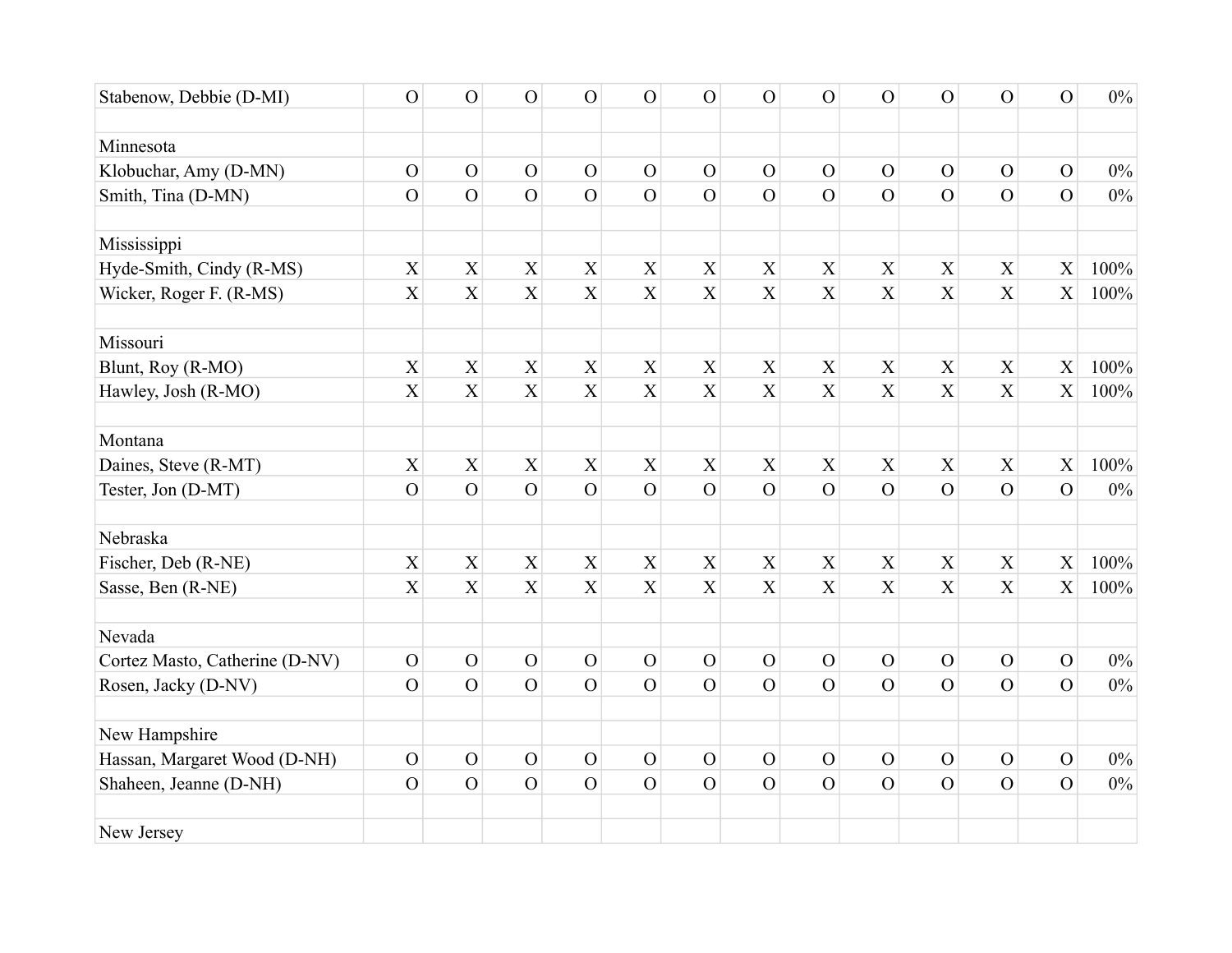| Booker, Cory A. (D-NJ)        | $\mathbf{O}$   | $\overline{O}$            | $\mathcal{O}$             | $\mathcal{O}$  | $\mathcal{O}$  | $\mathcal{O}$  | ${\cal O}$                | $\mathcal{O}$             | $\mathcal{O}$             | $\overline{O}$ | $\overline{O}$ | $\mathcal{O}$  | $0\%$ |
|-------------------------------|----------------|---------------------------|---------------------------|----------------|----------------|----------------|---------------------------|---------------------------|---------------------------|----------------|----------------|----------------|-------|
| Menendez, Robert (D-NJ)       | $\overline{O}$ | $\overline{O}$            | $\overline{O}$            | $\overline{O}$ | $\overline{O}$ | $\overline{O}$ | $\overline{O}$            | $\Omega$                  | $\overline{O}$            | $\Omega$       | $\overline{O}$ | $\overline{O}$ | $0\%$ |
|                               |                |                           |                           |                |                |                |                           |                           |                           |                |                |                |       |
| New Mexico                    |                |                           |                           |                |                |                |                           |                           |                           |                |                |                |       |
| Heinrich, Martin (D-NM)       | $\mathbf O$    | $\mathbf{O}$              | $\overline{O}$            | $\mathbf{O}$   | $\mathbf{O}$   | $\mathbf O$    | $\mathcal{O}$             | $\mathcal{O}$             | $\mathbf{O}$              | $\overline{O}$ | $\mathbf O$    | $\mathcal{O}$  | $0\%$ |
| Lujan, Ben Ray (D-NM)         | $\overline{O}$ | $\overline{O}$            | $\overline{O}$            | $\overline{O}$ | $\overline{O}$ | $\overline{O}$ | $\overline{O}$            | $\overline{O}$            | $\overline{O}$            | NV             | $\overline{O}$ | $\overline{O}$ | $0\%$ |
| New York                      |                |                           |                           |                |                |                |                           |                           |                           |                |                |                |       |
| Gillibrand, Kirsten E. (D-NY) | $\mathcal{O}$  | $\mathbf{O}$              | $\mathbf{O}$              | NV             | $\mathbf O$    | $\mathbf O$    | $\mathcal{O}$             | $\mathcal{O}$             | $\mathcal{O}$             | $\mathbf{O}$   | $\mathbf O$    | $\mathcal{O}$  | $0\%$ |
| Schumer, Charles E. (D-NY)    | $\overline{O}$ | $\overline{O}$            | $\overline{O}$            | $\mathcal{O}$  | $\overline{O}$ | $\mathbf O$    | $\overline{O}$            | $\overline{O}$            | $\overline{X}$            | $\Omega$       | $\overline{O}$ | $\overline{O}$ | $8\%$ |
| North Carolina                |                |                           |                           |                |                |                |                           |                           |                           |                |                |                |       |
| Burr, Richard (R-NC)          | $\mathbf X$    | $\mathbf X$               | $\mathbf X$               | $\mathbf X$    | $\mathbf X$    | $\mathbf X$    | $\mathbf X$               | $\boldsymbol{\mathrm{X}}$ | $\boldsymbol{\mathrm{X}}$ | $\mathbf X$    | $\mathbf X$    | $\mathbf X$    | 100%  |
| Tillis, Thom (R-NC)           | X              | $\overline{X}$            | $\overline{X}$            | X              | $\overline{X}$ | $\overline{X}$ | $\boldsymbol{\mathrm{X}}$ | X                         | X                         | $\overline{X}$ | X              | $\overline{X}$ | 100%  |
| North Dakota                  |                |                           |                           |                |                |                |                           |                           |                           |                |                |                |       |
| Cramer, Kevin (R-ND)          | $\mathbf X$    | $\mathbf X$               | $\boldsymbol{\mathrm{X}}$ | $\mathbf X$    | $\mathbf X$    | X              | $\mathbf X$               | $\mathbf X$               | $\mathbf X$               | $\mathbf X$    | $\mathbf X$    | $\mathbf X$    | 100%  |
| Hoeven, John (R-ND)           | $\mathbf X$    | $\boldsymbol{\mathrm{X}}$ | $\boldsymbol{\mathrm{X}}$ | $\overline{X}$ | X              | $\mathbf X$    | $\boldsymbol{\mathrm{X}}$ | X                         | X                         | $\overline{X}$ | $\overline{X}$ | $\overline{X}$ | 100%  |
| Ohio                          |                |                           |                           |                |                |                |                           |                           |                           |                |                |                |       |
| Brown, Sherrod (D-OH)         | $\mathbf O$    | $\overline{O}$            | $\overline{O}$            | $\mathcal{O}$  | $\overline{O}$ | $\mathbf{O}$   | $\mathcal{O}$             | $\mathcal{O}$             | $\mathcal{O}$             | $\overline{O}$ | $\overline{O}$ | $\overline{O}$ | $0\%$ |
| Portman, Rob (R-OH)           | X              | X                         | $\boldsymbol{\mathrm{X}}$ | X              | X              | $\mathbf X$    | $\mathbf X$               | X                         | $\mathbf X$               | X              | X              | X              | 100%  |
| Oklahoma                      |                |                           |                           |                |                |                |                           |                           |                           |                |                |                |       |
| Inhofe, James M. (R-OK)       | $\mathbf X$    | $\mathbf X$               | $\mathbf X$               | $\mathbf X$    | $\mathbf X$    | $\mathbf X$    | $\mathbf X$               | $\boldsymbol{\mathrm{X}}$ | $\boldsymbol{\mathrm{X}}$ | <b>NV</b>      | $\mathbf X$    | $\mathbf X$    | 100%  |
| Lankford, James (R-OK)        | X              | $\overline{X}$            | $\mathbf X$               | $\mathbf X$    | $\overline{X}$ | $\overline{X}$ | $\boldsymbol{\mathrm{X}}$ | X                         | X                         | X              | $\mathbf X$    | X              | 100%  |
| Oregon                        |                |                           |                           |                |                |                |                           |                           |                           |                |                |                |       |
| Merkley, Jeff (D-OR)          | $\mathbf{O}$   | $\mathbf{O}$              | $\overline{O}$            | $\mathcal{O}$  | $\mathbf O$    | $\mathcal{O}$  | $\mathcal{O}$             | $\mathbf{O}$              | $\mathbf{O}$              | $\mathbf{O}$   | $\overline{O}$ | $\mathcal{O}$  | $0\%$ |
| Wyden, Ron (D-OR)             | $\mathbf{O}$   | $\overline{O}$            | $\overline{O}$            | $\overline{O}$ | $\overline{O}$ | $\mathbf{O}$   | $\mathbf O$               | $\overline{O}$            | $\mathcal{O}$             | $\overline{O}$ | NV             | $\overline{O}$ | $0\%$ |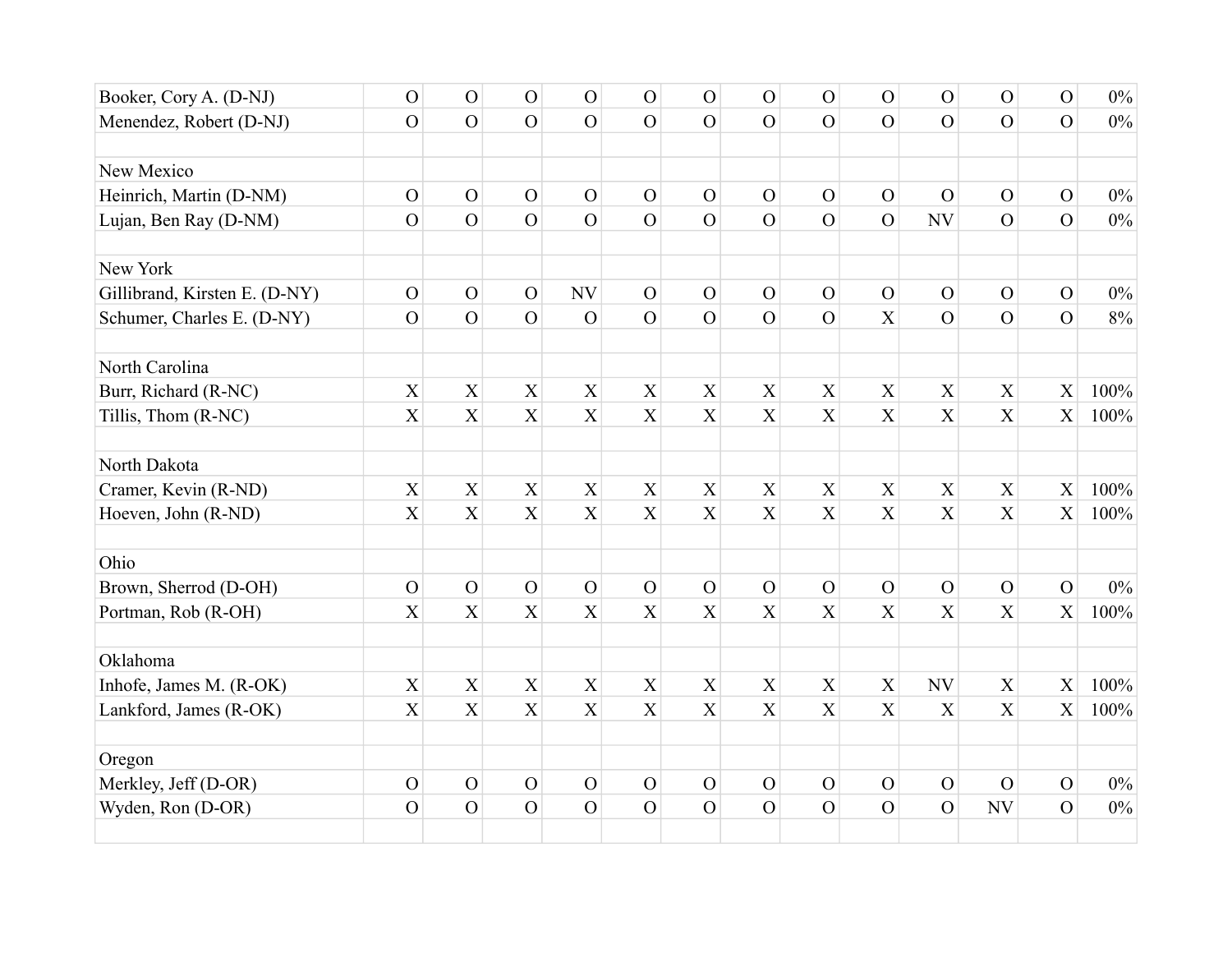| Pennsylvania                 |                           |                |                           |                           |                  |                           |                           |                           |                           |                           |                           |                |       |
|------------------------------|---------------------------|----------------|---------------------------|---------------------------|------------------|---------------------------|---------------------------|---------------------------|---------------------------|---------------------------|---------------------------|----------------|-------|
| Casey, Robert P., Jr. (D-PA) | $\mathbf X$               | $\mathbf X$    | $\overline{O}$            | $\mathcal{O}$             | $\mathcal{O}$    | $\mathcal{O}$             | $\mathcal{O}$             | $\mathcal{O}$             | $\mathcal{O}$             | $\overline{O}$            | $\mathbf{O}$              | $\mathcal{O}$  | 17%   |
| Toomey, Patrick J. (R-PA)    | X                         | X              | X                         | X                         | X                | $\boldsymbol{\mathrm{X}}$ | $\boldsymbol{\mathrm{X}}$ | X                         | X                         | X                         | X                         | $\mathbf X$    | 100%  |
| Rhode Island                 |                           |                |                           |                           |                  |                           |                           |                           |                           |                           |                           |                |       |
| Reed, Jack (D-RI)            | $\mathbf O$               | $\mathcal{O}$  | $\mathcal{O}$             | $\mathcal{O}$             | $\mathcal{O}$    | $\mathbf{O}$              | $\mathbf{O}$              | $\mathbf O$               | $\mathcal{O}$             | $\overline{O}$            | $\overline{O}$            | $\mathcal{O}$  | $0\%$ |
| Whitehouse, Sheldon (D-RI)   | $\mathcal{O}$             | $\overline{O}$ | $\overline{O}$            | $\overline{O}$            | $\overline{O}$   | $\mathbf{O}$              | $\mathbf{O}$              | $\mathcal{O}$             | $\overline{O}$            | $\overline{O}$            | $\overline{O}$            | $\overline{O}$ | $0\%$ |
|                              |                           |                |                           |                           |                  |                           |                           |                           |                           |                           |                           |                |       |
| South Carolina               |                           |                |                           |                           |                  |                           |                           |                           |                           |                           |                           |                |       |
| Graham, Lindsey (R-SC)       | $\overline{X}$            | $\overline{X}$ | $\mathbf X$               | $\mathbf X$               | $\mathbf X$      | $\overline{X}$            | $\overline{X}$            | X                         | $\overline{X}$            | $\overline{X}$            | $\overline{X}$            | X              | 100%  |
| Scott, Tim (R-SC)            | $\mathbf X$               | X              | $\boldsymbol{\mathrm{X}}$ | $\overline{X}$            | $\mathbf X$      | $\overline{X}$            | $\mathbf X$               | $\boldsymbol{\mathrm{X}}$ | $\boldsymbol{\mathrm{X}}$ | X                         | $\mathbf X$               | X              | 100%  |
| South Dakota                 |                           |                |                           |                           |                  |                           |                           |                           |                           |                           |                           |                |       |
| Rounds, Mike (R-SD)          | $\mathbf X$               | $\mathbf X$    | $\boldsymbol{\mathrm{X}}$ | $\mathbf X$               | $\boldsymbol{X}$ | NV                        | NV                        | <b>NV</b>                 | $\boldsymbol{X}$          | $\boldsymbol{\mathrm{X}}$ | $\boldsymbol{\mathrm{X}}$ | $\mathbf X$    | 100%  |
| Thune, John (R-SD)           | X                         | X              | $\boldsymbol{\mathrm{X}}$ | X                         | X                | X                         | X                         | X                         | X                         | $\boldsymbol{\mathrm{X}}$ | $\mathbf X$               | X              | 100%  |
| Tennessee                    |                           |                |                           |                           |                  |                           |                           |                           |                           |                           |                           |                |       |
| Blackburn, Marsha (R-TN)     | $\mathbf X$               | $\mathbf X$    | $\mathbf X$               | $\mathbf X$               | $\mathbf X$      | X                         | $\mathbf X$               | X                         | X                         | $\mathbf X$               | $\mathbf X$               | $\mathbf X$    | 100%  |
| Hagerty, Bill (R-TN)         | X                         | X              | $\overline{X}$            | X                         | X                | $\overline{X}$            | $\mathbf X$               | $\boldsymbol{\mathrm{X}}$ | X                         | X                         | X                         | $\overline{X}$ | 100%  |
| Texas                        |                           |                |                           |                           |                  |                           |                           |                           |                           |                           |                           |                |       |
| Cornyn, John (R-TX)          | $\boldsymbol{\mathrm{X}}$ | $\mathbf X$    | $\mathbf X$               | $\mathbf X$               | $\mathbf X$      | $\mathbf X$               | $\mathbf X$               | $\boldsymbol{\mathrm{X}}$ | $\boldsymbol{\mathrm{X}}$ | $\boldsymbol{\mathrm{X}}$ | $\mathbf X$               | X              | 100%  |
| Cruz, Ted (R-TX)             | $\boldsymbol{\mathrm{X}}$ | $\overline{X}$ | $\mathbf X$               | $\overline{X}$            | $\overline{X}$   | X                         | X                         | $\overline{X}$            | X                         | $\overline{X}$            | X                         | X              | 100%  |
| Utah                         |                           |                |                           |                           |                  |                           |                           |                           |                           |                           |                           |                |       |
| Lee, Mike (R-UT)             | $\mathbf X$               | $\mathbf X$    | $\mathbf X$               | $\boldsymbol{\mathrm{X}}$ | X                | $\mathbf X$               | $\mathbf X$               | X                         | $\mathbf X$               | $\mathbf X$               | X                         | X              | 100%  |
| Romney, Mitt (R-UT)          | X                         | X              | X                         | X                         | X                | $\mathbf X$               | $\mathbf X$               | $\boldsymbol{\mathrm{X}}$ | X                         | $\boldsymbol{\mathrm{X}}$ | X                         | X              | 100%  |
| Vermont                      |                           |                |                           |                           |                  |                           |                           |                           |                           |                           |                           |                |       |
| Leahy, Patrick J. (D-VT)     | $\mathbf O$               | $\overline{O}$ | $\mathcal{O}$             | $\mathcal{O}$             | $\mathcal{O}$    | $\mathbf{O}$              | $\mathbf O$               | $\mathbf{O}$              | $\mathcal{O}$             | $\overline{O}$            | $\mathbf O$               | $\mathcal{O}$  | $0\%$ |
| Sanders, Bernard (I-VT)      | $\overline{O}$            | $\overline{O}$ | $\overline{O}$            | $\overline{O}$            | $\overline{O}$   | $\overline{O}$            | $\overline{O}$            | $\overline{O}$            | $\overline{O}$            | $\overline{O}$            | $\overline{O}$            | $\overline{O}$ | $0\%$ |